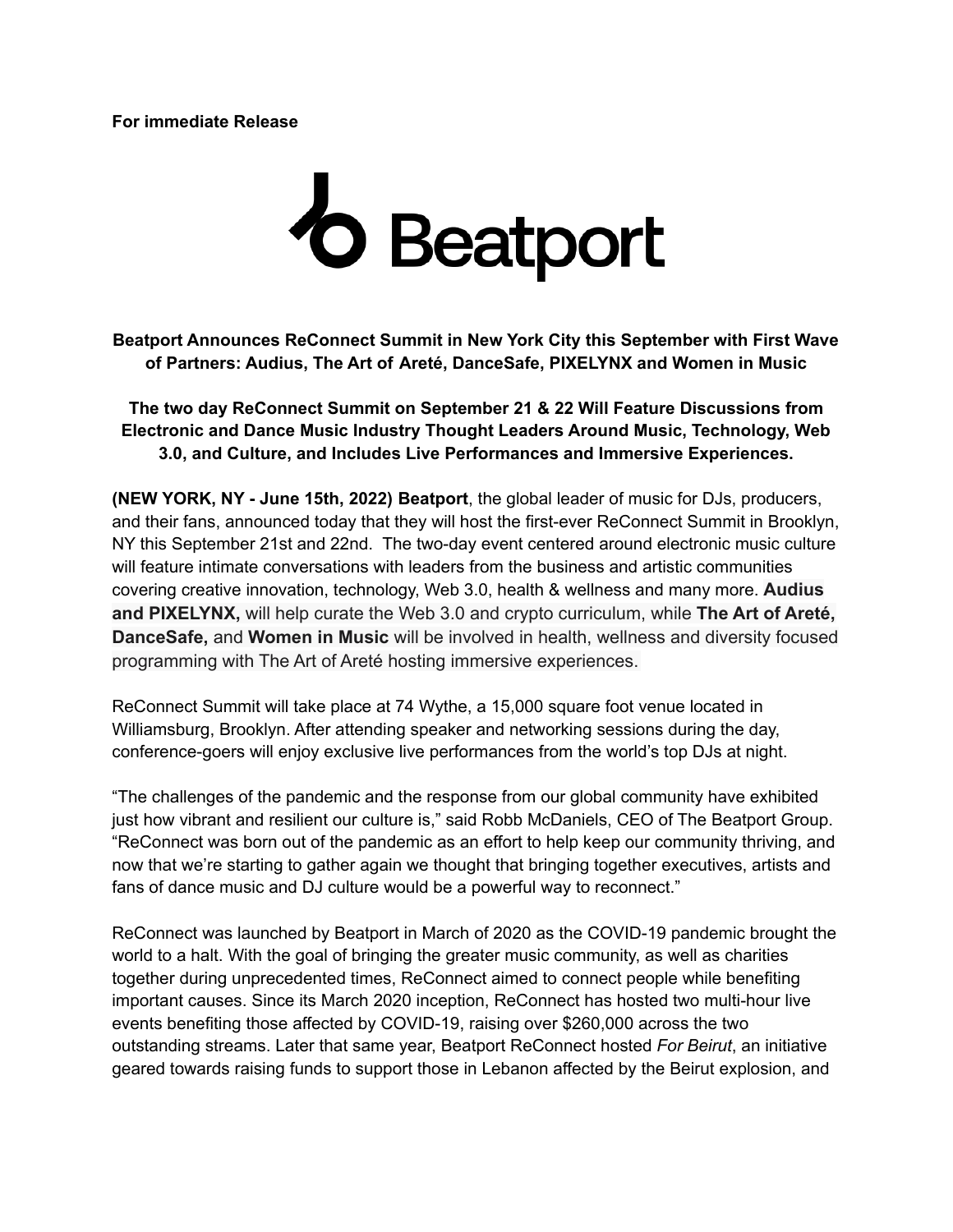for *You Are Not Alone,* a mental health organization.. Over the course of its existence, Beatport's ReConnect series has raised more than \$800,000 for charities across the globe.

"It is our hope that extending and transforming the ReConnect concept into an annual place to exchange ideas about our business, resonates with our community in New York and the U.S. in general," said Ed Hill Senior Vice President of Beatport Media Group. "This is a hugely important market for the music that we all love so much."

"Women in Music is delighted to be involved in Beatport's ReConnect Summit NY to offer diverse programming and connect with partners in the dance music and music-tech space," said Nicole Barsalona, President of Women in Music. "It's also a great opportunity for our WIM NYC chapter to gather, learn, and make new meaningful connections in the wider community."

Visit <https://reconnect.beatport.com/> to pre-register for ReConnect Summit to be notified when tickets go on sale later this month.